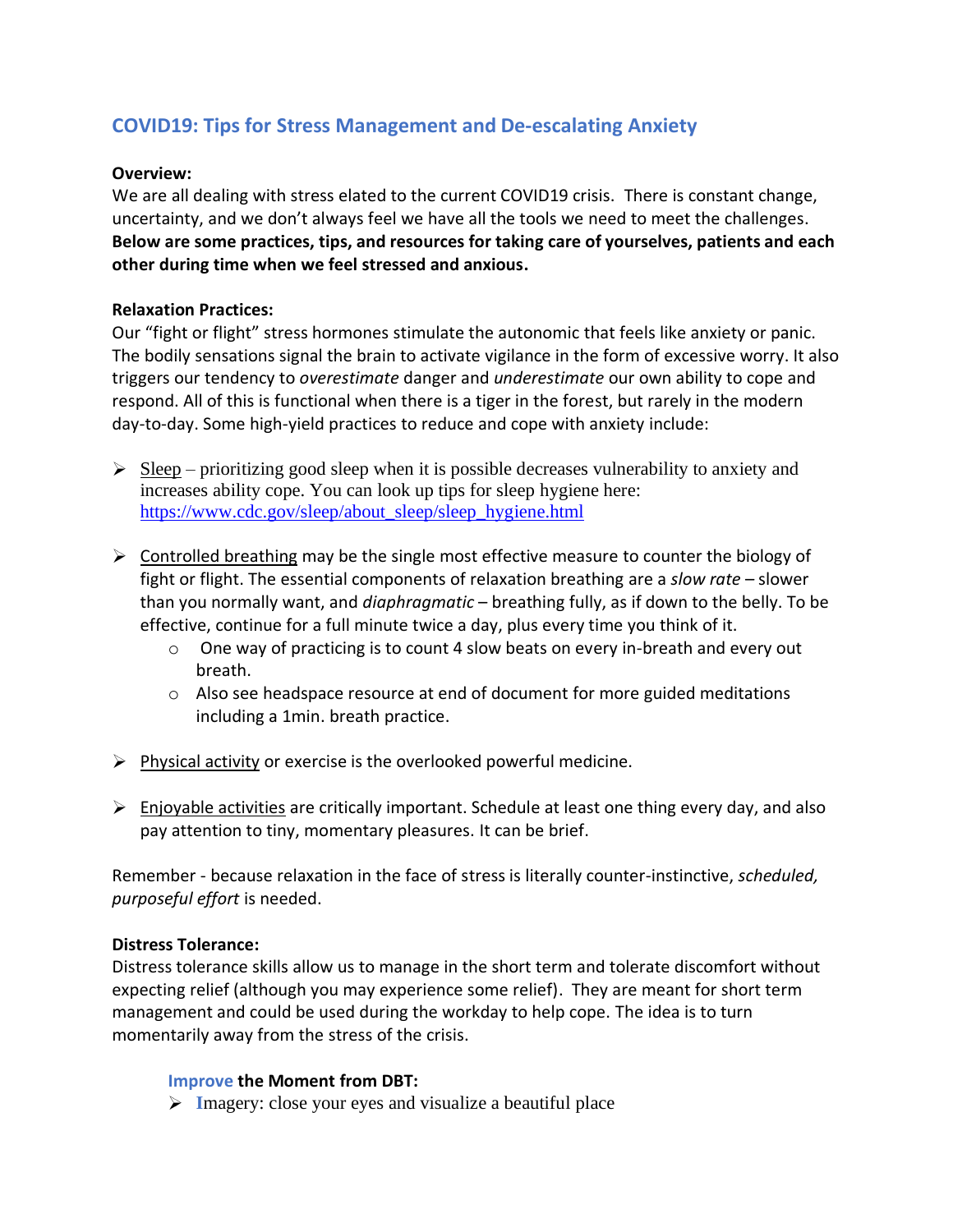- $\triangleright$  **Meaning:** Connect with what is most meaningful to you look at a picture of your dog, or ask how am I acting in line with my values in this moment?
- **Prayer** prayer is a form of mindfulness and self-soothing
- $\triangleright$  **R**elaxation see above
- **O**ne thing in the moment taste a bite of chocolate, smell lavender scent, listen to a song
- **V**acation reading a poem or looking at a beautiful picture , singing, dancing or doing something you love that you can do in the moment can be a vacation.
- **E**ncouragement- talk to yourself like you would a friend

**Reducing Worry:** Trying to "not worry" can make worry worse. While it may be counterintuitive confronting worry directly can help. Ask yourself: What is the worst that might happen"? In a sense, this allows your mind to do what it is trying to – jump to catastrophic assumptions. It is better to meet and respond to fears than try to push them out. Then, you can form responses:

- "If my worst-case scenario should really come to pass, how will I cope?" List *all* that you can do, including what we all hope for on the eventual day we take our last breath – peaceful acceptance.
- $\triangleright$  "Meanwhile, what can I do today to avert the worst chain of events?" Among the many the responses to this question, panic and sedation are never on the list.

**Emotions - Name it and Tame it:** Naming emotions can turn down the volume on anxiety and also expand your awareness of the positive emptions you may be experiencing like feeling cared for or grateful to peers and co-workers. Simply try employing your whole vocabulary, e.g. with this list <https://www.cnvc.org/training/resource/feelings-inventory> - to find exactly the word to identify what you feel at any moment.

**Discover Opportunity:** Highly disrupted times are often when communities coalesce. Amidst stress, pain and loss, our shared purpose in confronting adversity also gives rise to sudden leaps of innovation. We may experience profound collaboration and witness – or model – grace, citizen leadership and quiet acts of unsung heroism. This is such a moment, when we may seek and seize our opportunities to shine.

# **On-line Resources:**

- $\triangleright$  For one minute breath focused meditation and other helpful mindfulness exercise try this free access to the Headspace App:<https://www.headspace.com/covid-19>
- $\triangleright$  For a very short video to help you with abdominal breathing see: <https://www.youtube.com/watch?v=UB3tSaiEbNY>
- $\triangleright$  A good app for breathing and relaxation is Breathe2Relax: <http://t2health.dcoe.mil/apps/breathe2relax>
- For a "Relax in a Hurry" see [http://www.mbmi.org/basics/mstress\\_RIAH.asp](http://www.mbmi.org/basics/mstress_RIAH.asp)